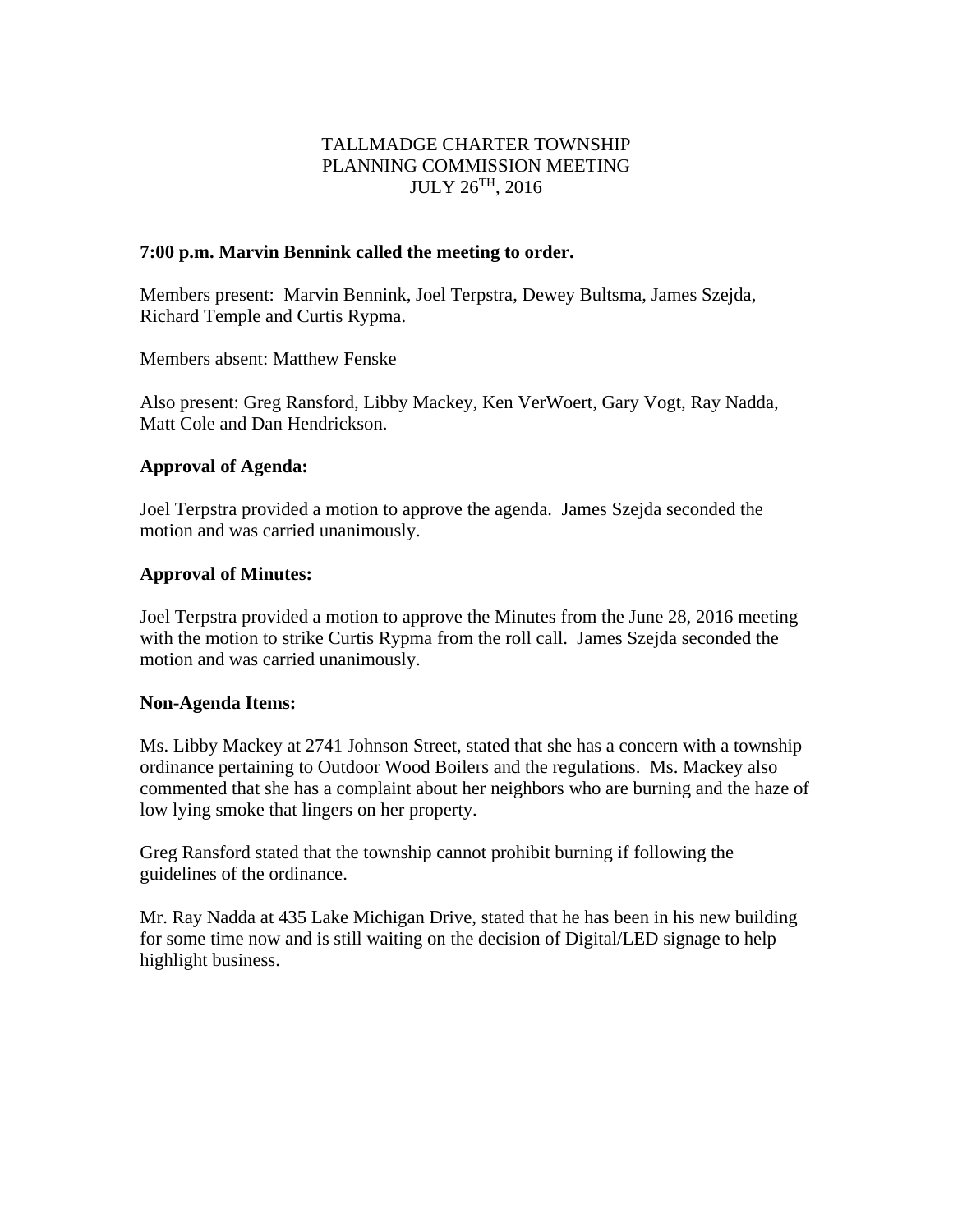## **New Business:**

- Public Hearings
	- o Map Amendment Application
		- Shirley Stroven 14399  $48<sup>th</sup>$  Ave
			- Requesting rezoning from AG to RP

Greg Ransford stated that Mrs. Stroven is seeking to rezone her property and will eventually sell. Currently Master Planned for RP.

7:20 p.m. Public Hearing portion opened and closed with no comments from the public.

Joel Terpstra questioned if the lot will be conforming after the re-zone.

Greg Ransford stated that it will be less non-conforming and will meet the minimum width.

Joel Terpstra provided a motion to approve the application as submitted. Richard Temple seconded the motion and was carried unanimously.

- **Lamont Community Church 14000 48th Ave** 
	- Seeking amendment to rezoning contract

Gary Vogt stated that when the Lamont Community Church was built it done so with a Rezoning Contract and as the church has grown over the years it is now time to add on the accessory building that is used from many church events. Mr. Vogt said the addition will be 24x24 added on to the east of the current building.

Richard Temple questioned if the set-backs and zoning are met.

Greg Ransford stated that it meets all requirements.

7:30 p.m. Marvin Bennink opened the public hearing portion of the meeting.

James VanHuis at 5035 Leonard Street, Mr. VanHuis stated that he lives behind the church and was wondering where the addition was going.

Mr. Vogt stated that it will be on the east side of the current structure.

7:35 p.m. Marvin Bennink closed the public hearing portion.

Richard Temple provided a motion to approve the application as submitted. Joel Terpstra seconded the motion and was carried unanimously.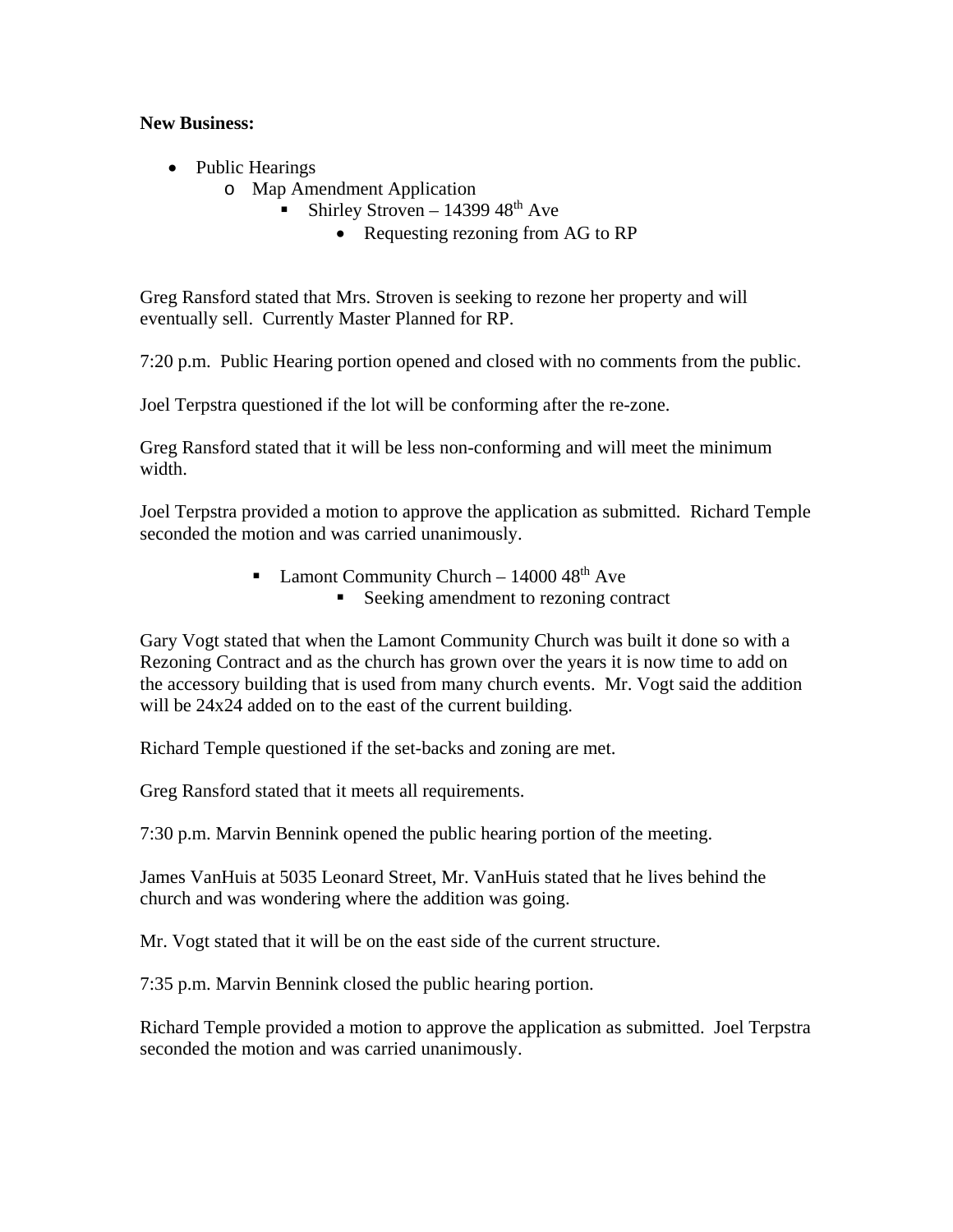- Site Plan Review
	- o Napa 25 Lake Michigan Drive
		- o Seeking 8,000 square foot building, related drives and parking

Mr. Hendrickson stated that Napa Auto Parts is looking to build a retail store at 25 Lake Michigan Drive. He feels that this location is ideal for what they are planning.

Mr. Cole stated that it is 1.6-acre parcel with public utilities and a regional detention pond.

Marvin Bennink asked if there is right-of-way for the gas easement.

Mr. Cole stated that there is a high pressure gas line that runs through the property.

Curtis Rypma asked if the storm water management hard surface will be running into the existing catch basin.

Mr. Cole stated that the back roof run-off and also the back parking lot will be running into the same basin.

James Szejda questioned if the detention basin will be adequate.

Mr. Cole stated that the studies have been done and have been determined to be sufficient.

Curtis Rypma asked if the detention pond is shared with the current businesses.

Mr. Cole stated that it is a shared with the others.

Greg Ransford stated the township engineer approved designed.

Mr. Cole also stated that the design was also approved by Ottawa County Drain Commission.

James Szejda questioned the traffic flow and safety of entering/existing of the business.

Mr. Cole stated that there will be a rear drive to help with traffic flow.

James Szejda asked about the installation of sidewalks.

Mr. Cole stated that the sidewalks that are required will be installed before the project is completed.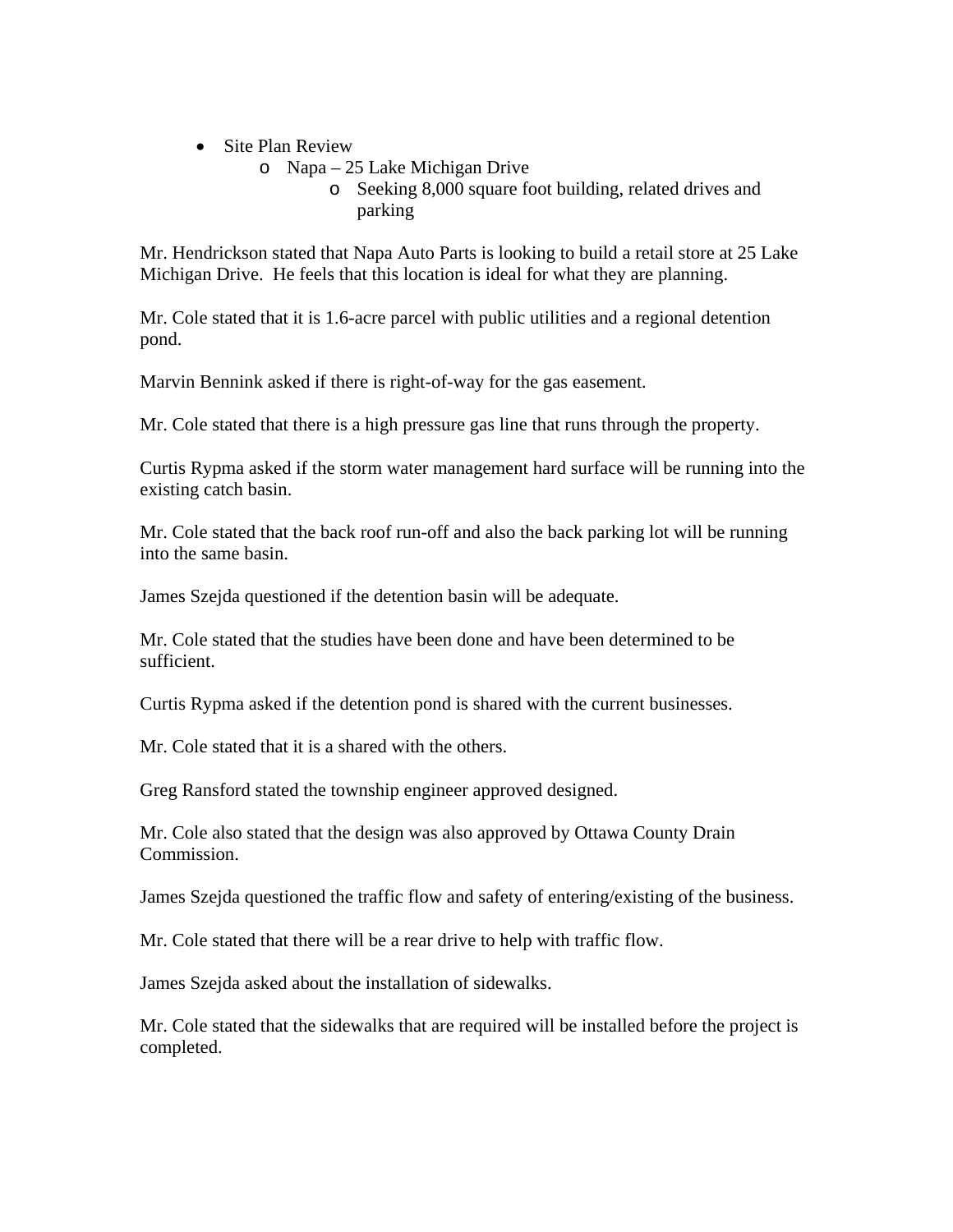Joel Terpstra asked if the parking was adequate and meets the requirements of the township ordinance. Richard Temple had questioned the accessibility of delivery trucks.

Greg Ransford stated that it has met all requirements per the township ordinance.

Marvin Bennink asked if there will be signage on the building and off the road right-ofway.

Mr. Cole stated that the plan shows that there will be two outdoor wall signs and plus one monument sign.

Curtis Rypma asked if the 3 signs are consistent with all of their buildings.

Mr. Hendrickson stated that the new building concept does show one front parking lot wall, one side or rear parking lot wall and the monument sign.

Joel Terpstra questioned if all requirements have been met for lighting and landscaping.

Greg Ransford stated that it meets the requirements of the township ordinance.

Joel Terpstra asked if the parking meets the township requirements.

Greg Ransford stated that the parking does indeed meet all requirements of the township.

Dewey Bultsma asked if the Fire Chief had the opportunity to review site plan and if there were any comments.

Greg Ransford stated that Fire Chief had the opportunity and stated that there will be an adequate water supply with the existing fire hydrants.

Joel Terpstra provided a motion to approve the site plan as submitted with the following conditions to be made. 1) Relocating sidewalks in easement. 2) Provide spillway detail. 3) Compliant signage done administratively or submit a variance request. Dewey Bultsma seconded the motion and was carried unanimously.

## **Old Business:**

- Site Plan Review
	- o Tallmadge Woods
		- $\blacksquare$  Phase 3 approval clarification requested by developer

Mr. VerWoert stated that he came in 7 months ago and submitted a site plan for Phase 2 of the Tallmadge Woods Condominiums and as Phase two began to develop and more